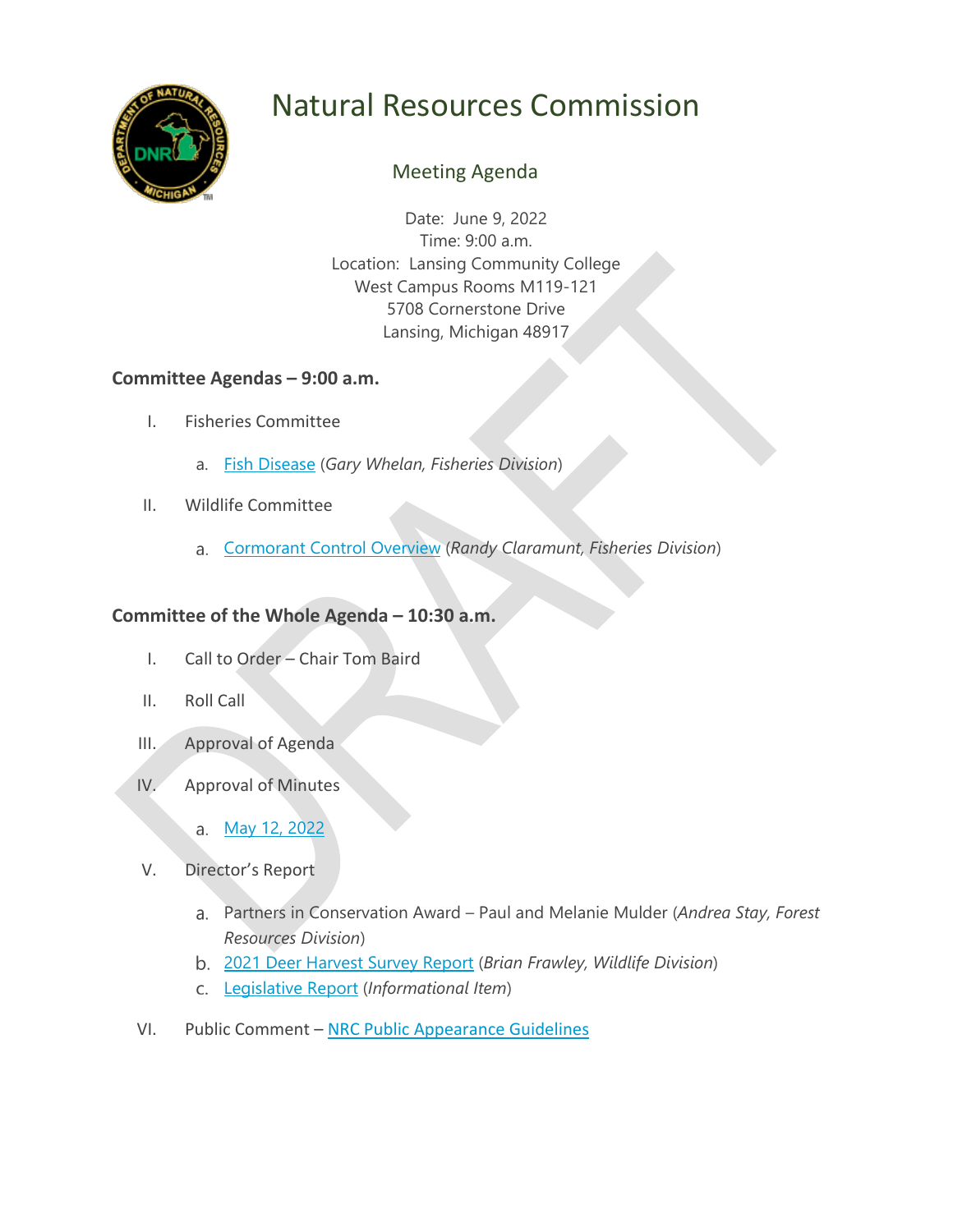Natural Resources Commission June 9, 2022 Page 2

- 5 Minute Comment
	- i.
- 3 Minute Comment
	- i. Brad Brunken MI Pheasant Hunting Initiative, MI Pheasant License
	- ii. Molly Tamulevich, The Humane Society Trapping
- VII. New Business
	- a. Director Action
		- i. [Proposed June 14, 2022, Oil and Gas Lease Auction](https://www.michigan.gov/dnr/-/media/Project/Websites/dnr/Documents/Boards/NRC/2022/June-2022/Signed_OG_Auction.pdf)
	- b. Land Transactions
		- i. [Sale of Surplus DNR-Managed Land](https://www.michigan.gov/dnr/-/media/Project/Websites/dnr/Documents/Boards/NRC/2022/June-2022/Signed_20210266.pdf) [Wildlife Division, Berrien County](https://www.michigan.gov/dnr/-/media/Project/Websites/dnr/Documents/Boards/NRC/2022/June-2022/Signed_20210266.pdf) [Land Transaction Case #20210266](https://www.michigan.gov/dnr/-/media/Project/Websites/dnr/Documents/Boards/NRC/2022/June-2022/Signed_20210266.pdf)
		- ii. [Gift of Easement](https://www.michigan.gov/dnr/-/media/Project/Websites/dnr/Documents/Boards/NRC/2022/June-2022/Signed_20220068.pdf) [Forest Resources Division, Roscommon County](https://www.michigan.gov/dnr/-/media/Project/Websites/dnr/Documents/Boards/NRC/2022/June-2022/Signed_20220068.pdf) [Land Transaction Case #20220068](https://www.michigan.gov/dnr/-/media/Project/Websites/dnr/Documents/Boards/NRC/2022/June-2022/Signed_20220068.pdf)
	- c. NRC/Director Orders None

#### VIII. Old Business

- a. Director's Orders
	- i. [Land Use Order of the Director Amendment No. 2 of 2022](https://www.michigan.gov/dnr/-/media/Project/Websites/dnr/Documents/Boards/NRC/2022/June-2022/Signed_LUOD_2_of_2022.pdf) [Designated dark sky preserve, state park lands; allowable conduct](https://www.michigan.gov/dnr/-/media/Project/Websites/dnr/Documents/Boards/NRC/2022/June-2022/Signed_LUOD_2_of_2022.pdf)
	- ii. [Land Use Order of the Director Amendment No. 3 of 2022](https://www.michigan.gov/dnr/-/media/Project/Websites/dnr/Documents/Boards/NRC/2022/June-2022/Signed_LUOD_3_of_2022.pdf) [North Higgins Lake State Park and Ralph A. MacMullan Conference Center](https://www.michigan.gov/dnr/-/media/Project/Websites/dnr/Documents/Boards/NRC/2022/June-2022/Signed_LUOD_3_of_2022.pdf)  [Prohibited Conduct](https://www.michigan.gov/dnr/-/media/Project/Websites/dnr/Documents/Boards/NRC/2022/June-2022/Signed_LUOD_3_of_2022.pdf)
	- iii. [Land Use Order of the Director Amendment No. 4 of 2022](https://www.michigan.gov/dnr/-/media/Project/Websites/dnr/Documents/Boards/NRC/2022/June-2022/Signed_LUOD_4_of_2022.pdf) [State Parks and Recreation Areas, prohibited conduct](https://www.michigan.gov/dnr/-/media/Project/Websites/dnr/Documents/Boards/NRC/2022/June-2022/Signed_LUOD_4_of_2022.pdf)
	- iv. [Land Use Order of the Director Amendment No. 5 of 2022](https://www.michigan.gov/dnr/-/media/Project/Websites/dnr/Documents/Boards/NRC/2022/June-2022/Signed_LUOD_5_of_2022.pdf) Boating Access [Sites and Harbors Uses](https://www.michigan.gov/dnr/-/media/Project/Websites/dnr/Documents/Boards/NRC/2022/June-2022/Signed_LUOD_5_of_2022.pdf)
- b. NRC/Director Orders
	- i. [Wildlife Conservation Order Amendment No. 4](https://www.michigan.gov/dnr/-/media/Project/Websites/dnr/Documents/Boards/NRC/2022/June-2022/Signed_04WCO2022.pdf) of 2022 [Deer Harvest Reporting](https://www.michigan.gov/dnr/-/media/Project/Websites/dnr/Documents/Boards/NRC/2022/June-2022/Signed_04WCO2022.pdf)
- IX. Committee Report
- X. Commissioner Reports